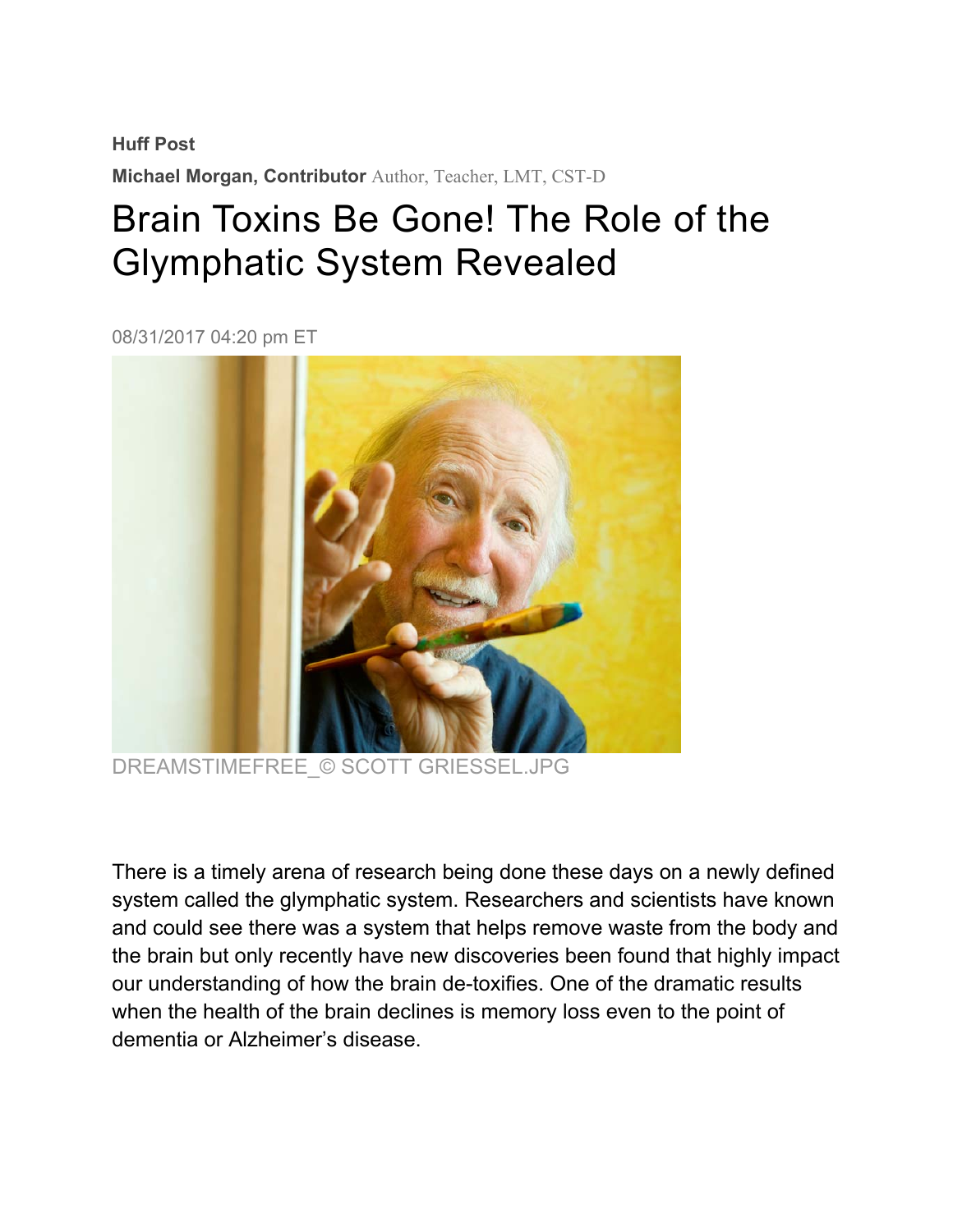A key player in this new understanding is the glymphatic system and glial cells. The latest research broke such new ground a Nobel Prize was awarded for the discoveries.

So what is this glymphatic system? Glymph (also referring to glial cells) literally means glue and refers to the structures in the body that hold all the neuron and synapses together. It is a vast system.

To give you perspective, there are about ten billion neurons in the brain but about 10 times as many, make that 100 billion (!) glial cells in the brain. You could also think of these glial cells s the stuffing that holds the neurons and the synapses as they transmit and transfer electrical information.

This particular system when healthy provides the way the cells of the body and brain are washed of toxins each day. I should say each night, since it is during sleep that 60% of the cleansing happens. Let me explain how this works in greater detail. Understanding can give us the keys to creating a life of greater health.While the glial cells surround each cell in the body and provide a way for each cell to release toxins on an individual basis the brain works differently. Think of the glial system as a network of very fine tendrils inside the brain. The tendrils are a bit like a spider web extending from the periphery into every nook and cranny of the brain. It is so sophisticated that the web extends into places you might not think possible and consists of billions, yes billions of channels. The brain in a way is enmeshed amidst these glial tendrils, which are sometimes called astrocytes.

Now that you have this picture it can be easier to understand how wasted is removed. The cerebral spinal fluid, or extracellular fluid, sits like a membrane as think as a newspaper, lining the inside of the head. This fluid helps protect the brain and nourishes the neurotransmitters.

The glial system is THE way the fluid can wash through the brain to increase health and decrease waste. As a passionate Craniosacral Therapist I can tell you that our community is extremely excited to see this research emerge to confirm the efficacy of our technique for bringing healing and reversal of decline to those suffering brain trauma from concussion all the way to